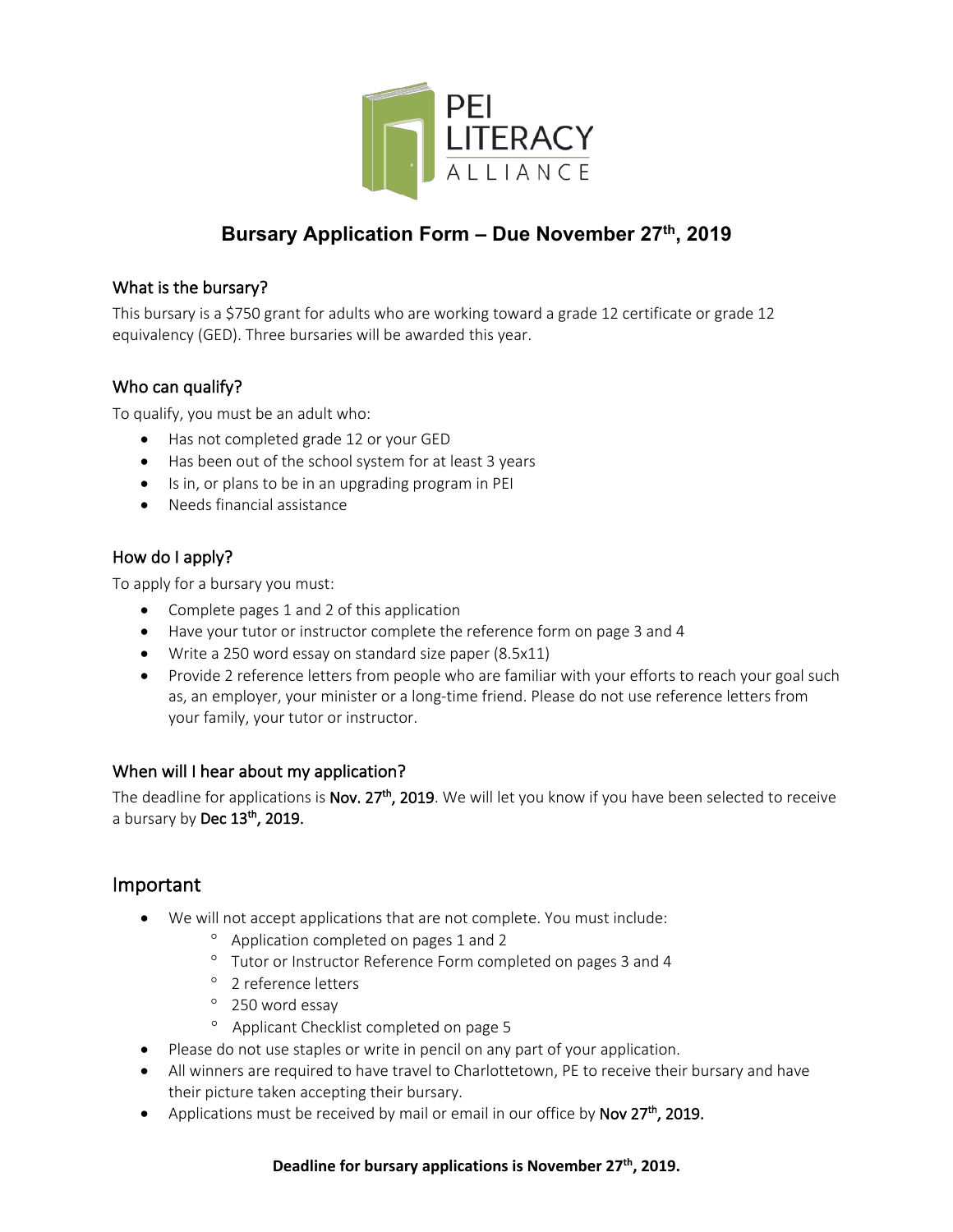

# Bursary Application - Page 1

| <b>Personal Information</b>                                                                 |                    |                     |                     |                    |  |
|---------------------------------------------------------------------------------------------|--------------------|---------------------|---------------------|--------------------|--|
| Name                                                                                        |                    |                     |                     |                    |  |
| Address                                                                                     |                    |                     |                     |                    |  |
| Phone Number                                                                                | Home               |                     | Cell                |                    |  |
| What is the last grade<br>you completed before<br>leaving school?                           |                    |                     |                     |                    |  |
| When did you complete<br>that grade?                                                        |                    |                     |                     |                    |  |
| What is your total<br>family income per<br>year?                                            | Less than \$10,000 | \$10,000 - \$20,000 | \$20,000 - \$30,000 | More than \$30,000 |  |
| How many people live<br>in your household?                                                  | Number of Adults   |                     | Number of Children  |                    |  |
| Since you left school,<br>have you taken any<br>academic upgrading or<br>literacy training? | Yes                |                     | <b>No</b>           |                    |  |
| If yes, please provide<br>the name of the<br>program you took.                              |                    |                     |                     |                    |  |
| Did you complete the<br>program?                                                            | Yes                |                     | No                  |                    |  |
| If yes, what year did<br>you complete the<br>program?                                       |                    |                     |                     |                    |  |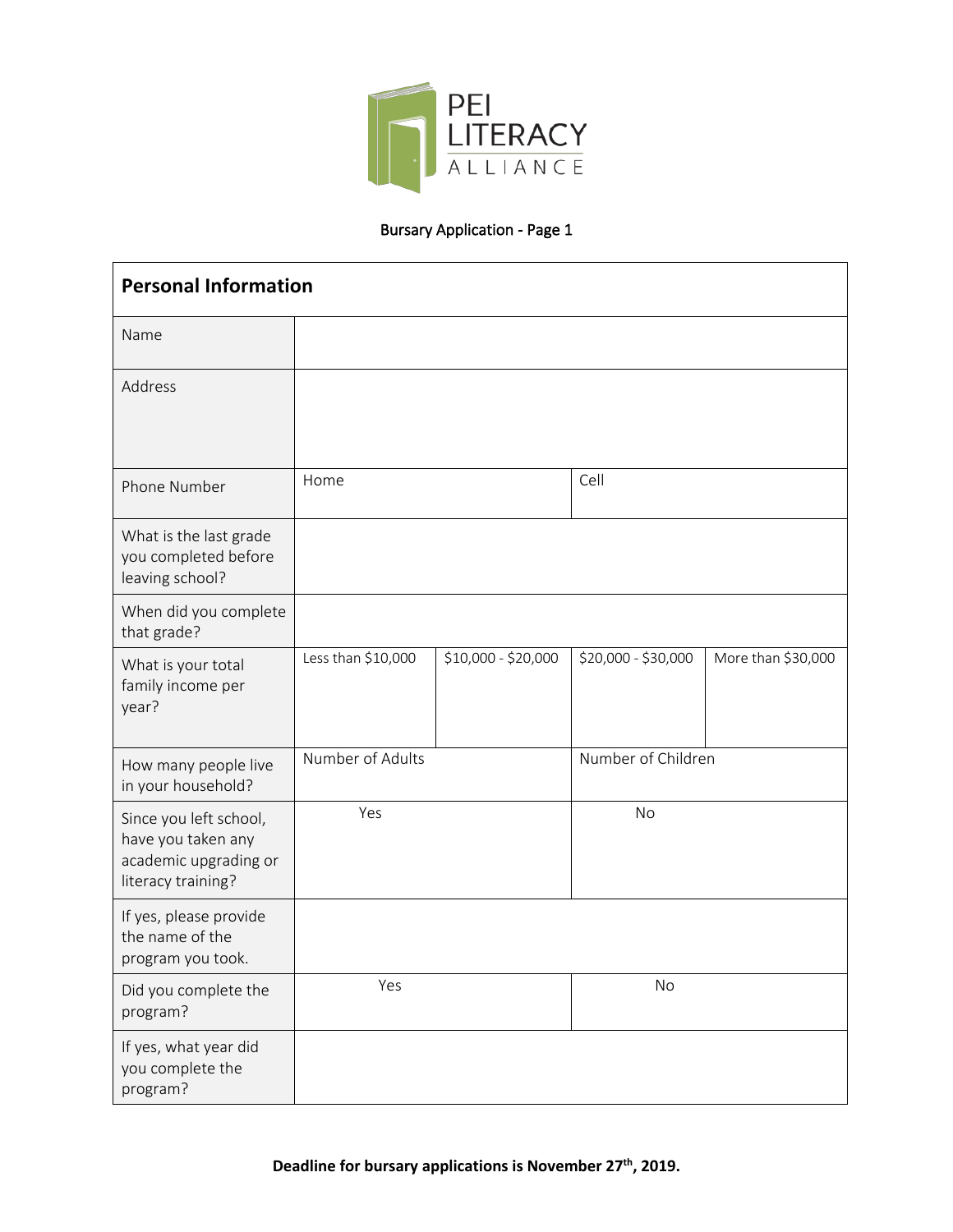

#### Bursary Application - Page 2

| What other programs, training or<br>upgrading have you taken?                                                                   |     |           |    |                        |
|---------------------------------------------------------------------------------------------------------------------------------|-----|-----------|----|------------------------|
| Are you attending a Community<br>College, Technical or Trade school,<br>private training or tutoring program?                   | Yes |           |    | <b>No</b>              |
| If yes, please provide the name of<br>the program you are attending and<br>where it is located.                                 |     |           |    |                        |
| If no, have you applied to enter a<br>Community College, Technical or<br>Trade school, private training or<br>tutoring program? | Yes |           | No |                        |
| If yes, please provide the name of<br>the program you have applied to and<br>where it is located.                               |     |           |    |                        |
| Have you been accepted to the<br>program you applied to?                                                                        | Yes | <b>No</b> |    | Waiting to<br>find out |
| If you receive a bursary, how do you<br>expect to use the money?<br>For example: tuition, childcare,<br>books, travel etc.      |     |           |    |                        |

# **Essay**

Please tell us why you decided to return to school.

- What challenges have you faced to continue your studies?
- What are your personal plans and career goals?
- What or who has inspired you to return to school?

This essay should be about 250 words long. Please use standard size paper (8.5x11) and print on one side of the paper. Please do not use a pencil or staples.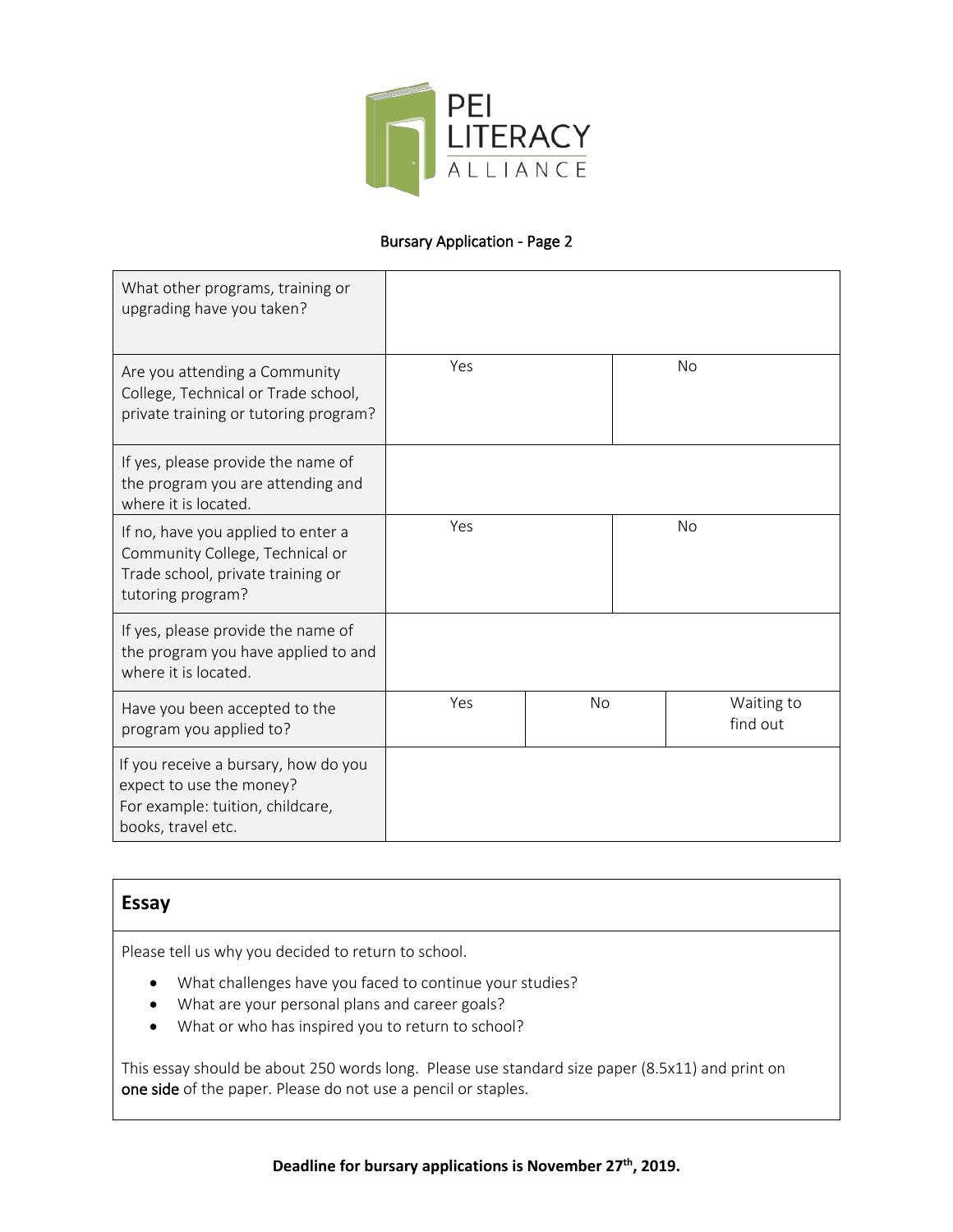

# **Tutor or Instructor Reference Form**

This reference form will be used to assist the Bursary Committee to determine the suitability of the applicant. The information you provide will form part of the assessment and may be shared with the applicant. When you have completed this form, please return it to the applicant so that they may include it with their application. If you prefer that this form not be shared with the applicant you can email it directly to us at: *info@peiliteracy.ca* or send it by mail to: *PO Box 20107, Charlottetown, PE C1A 9E3*

| Name of Applicant                                           |  |
|-------------------------------------------------------------|--|
| Name of program<br>applicant attends or<br>plans to attend. |  |

| Your name                                                      |     |    |
|----------------------------------------------------------------|-----|----|
| Phone number                                                   |     |    |
| In what capacity do<br>you know the<br>applicant?              |     |    |
| Have you worked<br>directly with the<br>applicant?             | Yes | No |
| How long have you<br>known the<br>applicant?                   |     |    |
| What are your<br>reasons for<br>recommending the<br>applicant? |     |    |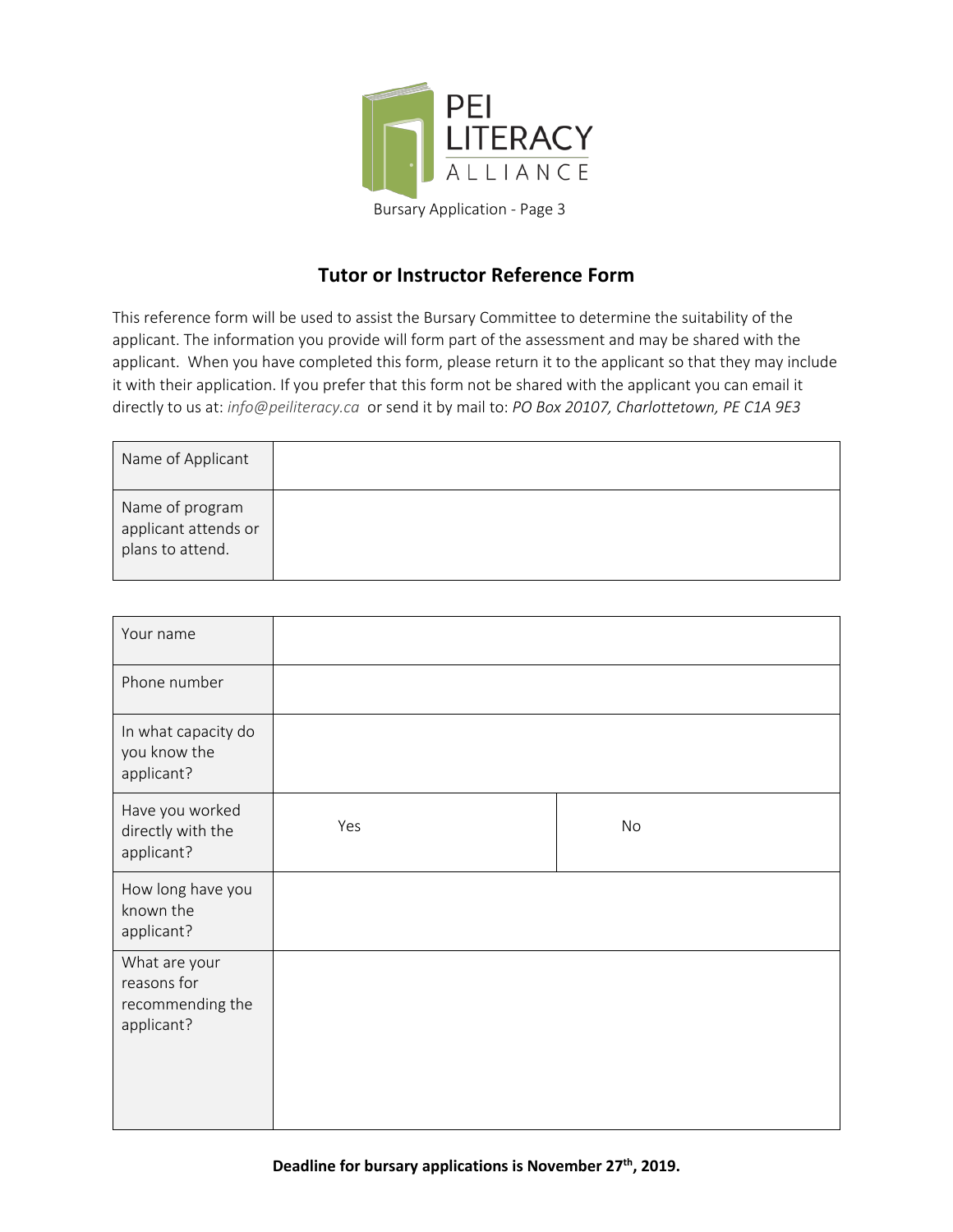

Bursary Application - Page 4

# **For each of the following traits please place a √ in the box that best describes the applicant.**

| <b>Trait</b>                     | <b>Exceptional</b> | Good | Average | <b>Below Average</b> | Poor |
|----------------------------------|--------------------|------|---------|----------------------|------|
| Takes initiative                 |                    |      |         |                      |      |
| Maturity                         |                    |      |         |                      |      |
| Dependability                    |                    |      |         |                      |      |
| Ability to work<br>with others   |                    |      |         |                      |      |
| Ability to work<br>independently |                    |      |         |                      |      |
| Quality of work                  |                    |      |         |                      |      |
| Attitude toward<br>work          |                    |      |         |                      |      |
| Planning and<br>Organization     |                    |      |         |                      |      |
| Accepts<br>Responsibility        |                    |      |         |                      |      |
| Attendance                       |                    |      |         |                      |      |
| Time<br>Management               |                    |      |         |                      |      |
| Written<br>communications        |                    |      |         |                      |      |
| Oral<br>Communications           |                    |      |         |                      |      |